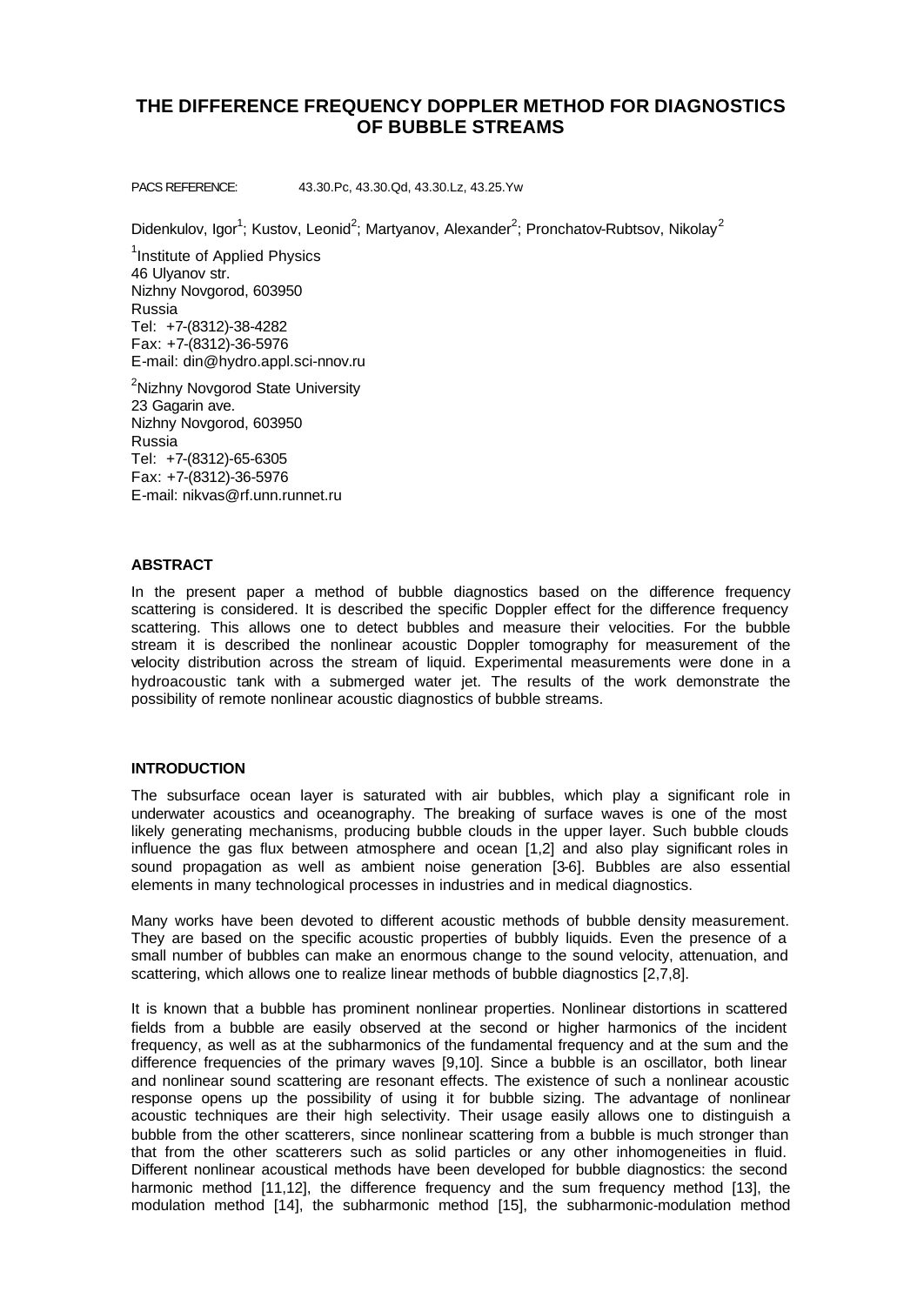[16]. A comparative analysis shows that the sensitivity of the second harmonic method is higher, but selectivity is less compared to the other methods, in particular, to the difference frequency method [12]. The use of the latter in measurements is relatively simple. Some modifications of the method for the case of many bubbles in a scattering have been recently developed [17]. For moving bubbles the specific Doppler frequency shift arises at the difference frequency, which can be used for bubble flow velocity measurement [18]. In the present paper we use the difference frequency method for reconstruction of the flow velocity distribution across the cavitation water jet.

## **EXPERIMENT**

A scheme of the experiment is shown in Fig.1. Two plane piezoceramic transducers insonify the jet and the scattered acoustic wave at the difference frequency is received by the receiving system. The frequency of transducers 1 and 2 were around 1 MHz, and the difference frequencies varied from 100 to 200 kHz.



Figure 1. A scheme of the experiment.

In the experiment water flow was created by the centrifugal pump. The nozzle of 1 cm diameter ejected the jet with velocity of 25 m/s. Down the stream the jet diverges and the velocity decreases. The insonified part of the jet was at 60 cm distance from the nozzle. The mean diameter of the jet in the insonified zone was about 11 cm. Diameters of primary acoustic beams in the insonified zone are larger than the jet diameter. The nozzle, two transducers and the receiver were put at the depth of 41 cm from the water surface.

The receiving system represents a spherical hydrophone with the spherical reflector. The reflector of about 30 cm diameter has the focal distance 27.5 cm. The use of the reflector allows one to increase signal to noise ratio in the receiving acoustic signal. Heteronizing were used to transfer the receiving signal into low-frequency range for processing.

### **THE DIFFERENCE FREQUENCY DOPPLER TOMOGRAPHY**

The experimentally measured spectra of acoustic signals at the difference frequency were compared to the numerical model for reconstruction of water flow parameters. The theoretical model was based on the approximation of the axially symmetric bubble distribution in the cross section of the jet. In numerical simulation it was supposed that bubbles move with the stream with the mean local flow velocity. It is taken into account the attenuation of primary acoustic waves inside the jet by resonance bubbles as well as the attenuation of the difference frequency scattered wave. Geometry of numerical and physical experiments is shown in figure 2. Since diameters of primary acoustic beams in the insonified zone are larger than the jet diameter, the primary waves can be considered as plane, and consequently intensities of rays incoming into different parts of the jet are equal to each other.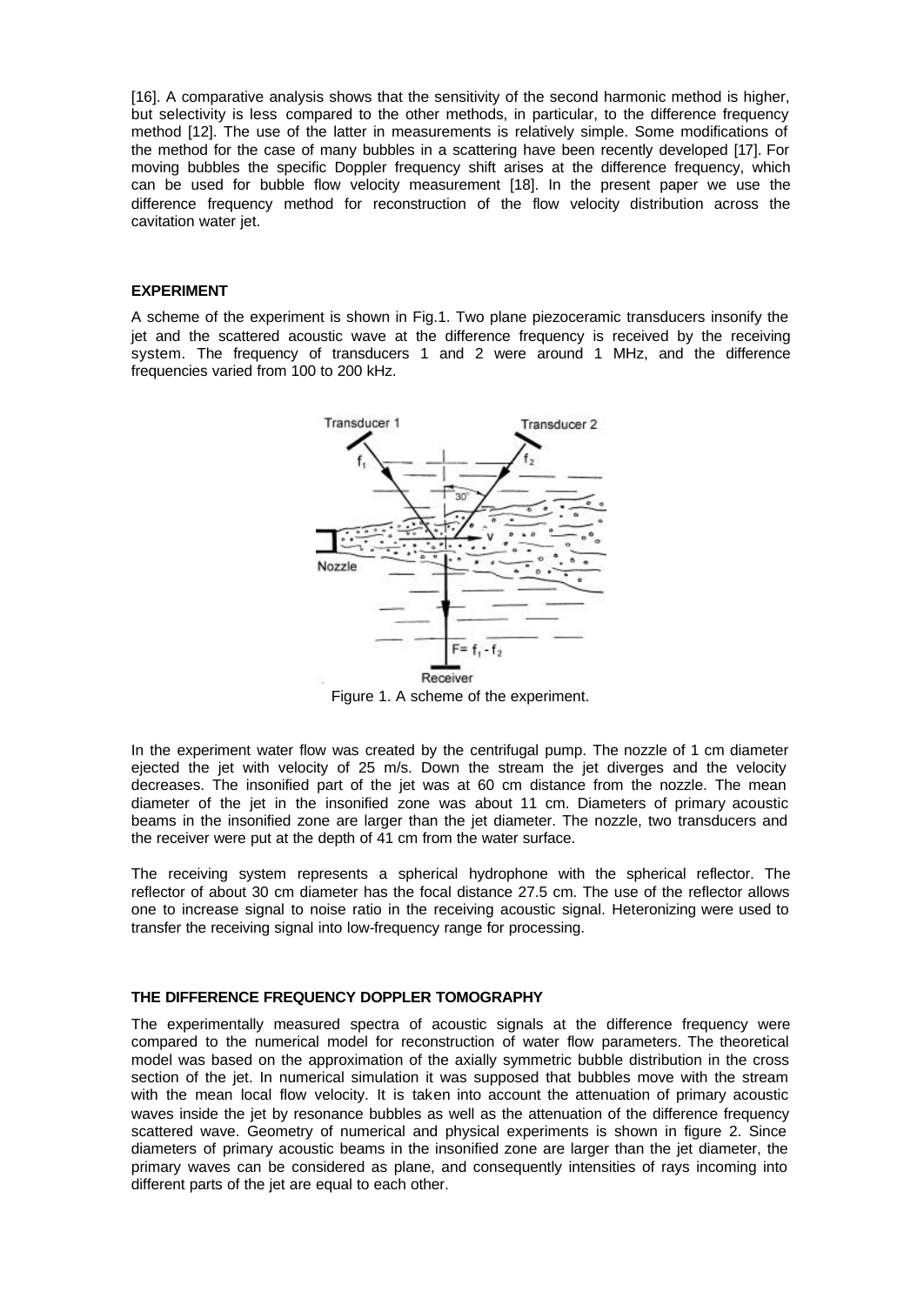

Figure 2. Geometry of the problem. Cross (left) and longitudinal (right) sections of the jet.

Elementary scattering volume in point C radiates the difference-frequency wave, which intensity is proportional to the squared multiplication of primary wave amplitudes and bubble concentrations in the scattering volume. In calculation of primary wave amplitudes insonifying the scattering volume the attenuation of high-frequency primary waves of frequencies  $f_2$  and  $f_1$ along geometry-acoustic rays  $\hat{A}_1\hat{N}$  and  $\hat{A}_2\hat{N}$  is accounted. Insonified part of the jet is considered as cylindrical volume filled in with microbubbles moving with the flow. The intensity of the difference-frequency-scattered signal generated from an elementary volume around the point C and the amplitude of the received signal are calculated.

Supposing that signals of combination scattering from elementary volumes are incoherent and taking into account the attenuation of primary waves and the difference-frequency wave inside the jet along the path CA, one can write the intensity of the difference-frequency signal at the receiver as follows:

$$
\Delta W(\boldsymbol{r}_i) \sim \exp(-\boldsymbol{b}\boldsymbol{r}_i) \cdot \int\limits_{0}^{2p} \exp\left[-2\boldsymbol{s}_f \int\limits_{B}^{C} n(\boldsymbol{x}) d\boldsymbol{x} - \boldsymbol{s} \Omega \int\limits_{C}^{A} n(\boldsymbol{x}) d\boldsymbol{x}\right] d\boldsymbol{j},
$$

where  $S_f$ ,  $S_o$  - bubble extinction cross sections at the primary frequencies and the difference frequency, respectively,  $n(x)$ ,  $n(x)$  - distribution of bubble concentrations along the primary wave paths and the difference-frequency wave path. This expression allows one to calculate the intensity of spectral component of the difference-frequency signal in any frequency range. This intensity is the sum of intensities of nonlinear scattered signals from elementary volumes, which are at the same distance from the jet axis. Considering the flow velocity distribution across the jet dependent from the radial distance as

$$
V = V_0 \exp(-\boldsymbol{b} \boldsymbol{r}^2) ,
$$

one can obtain an expression for the frequency of the difference-frequency-scattered signal by the elementary volume as follows [18]:

$$
\Omega_i = 2f \cdot \text{Sin}\Theta \cdot \frac{V_0}{C_0} \cdot \exp(-\bm{b} \bm{r}_i^2) \ .
$$

Here  $V_0$  – flow velocity at the jet axis,  $r_i$  - radial distance from the jet axis to the elementary volume of scattering,  $\boldsymbol{b}$  - scaled coefficient describing the effective jet radius,  $\tilde{N}_0$  – sound velocity.

In paper [19] it was shown that the forms of experimental and theoretical spectra of linearly scattered acoustic waves at the submerged jet are in satisfactory agreement if the bubble distribution across the jet is described by the function:

$$
n = n_0 \exp(-2\mathbf{b}r^2) \sim V^2(\mathbf{r})
$$

In the present work the form of spectral line was calculated numerically with the use of the same model in the approximation of single-nonlinear-scattering. The model does not take into account turbulence flow pulsation, which results in mainly in the low-frequency part of the scattered spectrum. The latter is formed by the peripheral parts of the jet, where the mean flow velocities can be of the same value or even larger compared to the turbulent pulsation velocities. The relatively large amplitude of turbulent pulsation velocities results in arising "negative" spectral components, which do not exist in the theoretical model. Free adjusting parameters of the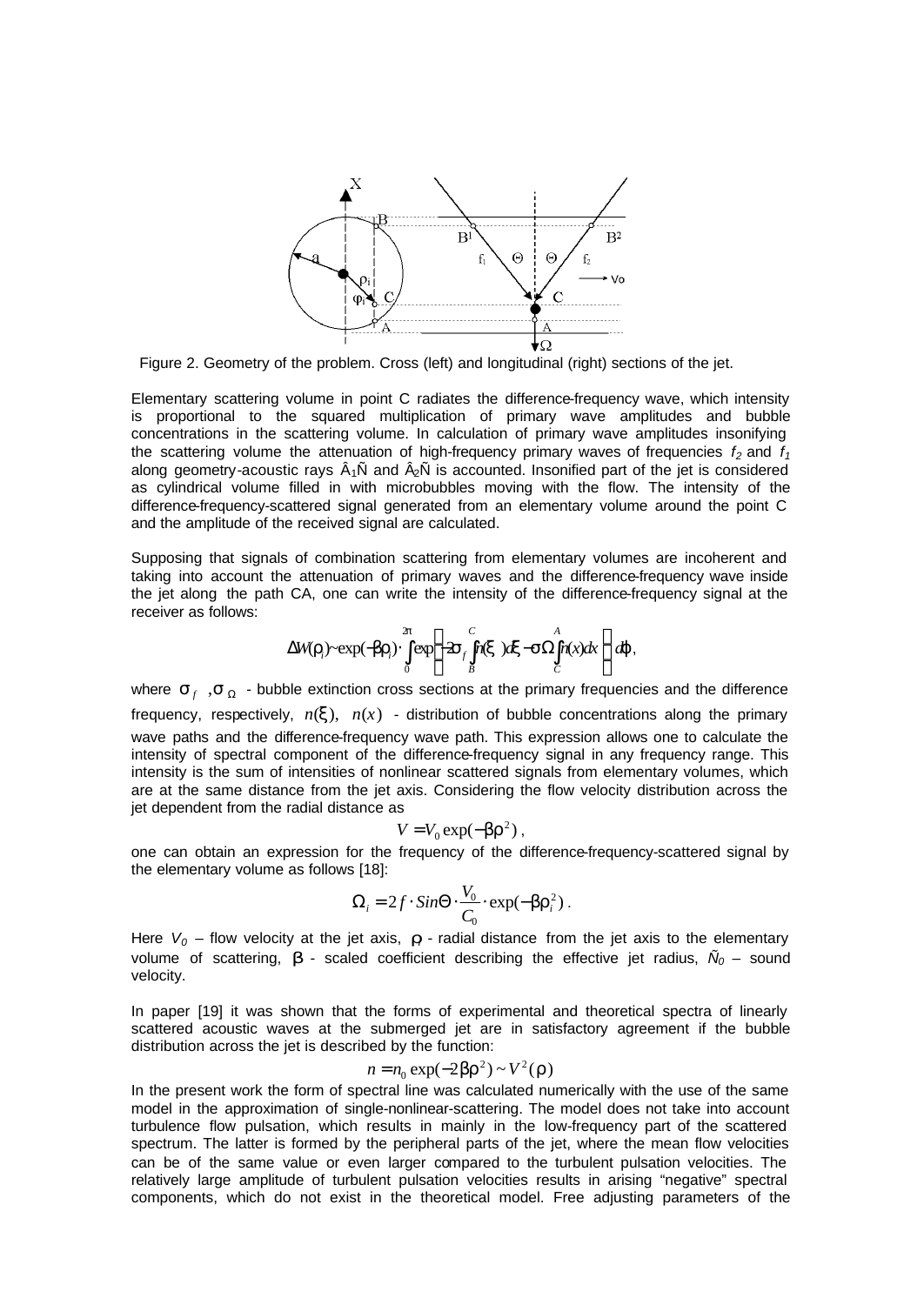model are the exponent power *b* of the flow velocity distribution (and bubble distribution) across the jet and the velocity *V0* at the jet axis. Besides, values of the jet axis velocity and the bubble concentration were also varied in numerical simulations. Since the primary wave frequencies are closed to each other it was supposed that the primary waves have the same attenuation when propagate inside the jet.

In figure 3 it is shown normalized experimental spectrum of the difference frequency scattering (solid bold line) and theoretical spectra.



Figure 3. Experimental (solid bold line) and theoretically calculated spectra of the differencefrequency-scattered from the cavitation jet acoustic signal.

Solid thin line in the figure 3 is the theoretical spectrum for the jet flow velocity  $V_0 = 3.2$  m/s and for the coefficient  $\bm{b} = [0, 2 \text{ cm}^{-2}]$ . Dashed line is the theoretical spectra for the jet flow velocity of 4ì/ñ and for the same value of *b* as in previous case. Dotted line represents theoretical spectrum for  $b$ =0,3 cm<sup>-2</sup> and  $V_0$ =3.2 m/s. In the given example the primary frequencies  $f_1$  and  $f_2$ were 1000 kHz and 1100 kHz, respectively. The heterodyne frequency was 97.5 kHz. As a result, the difference frequency *W*=100 kHz corresponds to the frequency 2.5 kHz in the figure 3. It is seen good agreement between experimental data and theoretical curve for  $V_0 = 3.2$  m/s,  $$ 

The given examples of experimental and theoretical spectra demonstrate the possibility of the nonlinear acoustic tomography. Numerical simulation shows that even minimum a priory information on flow structure is enough for satisfactory accuracy measurements of the spatial distribution of scatterers and velocity across the stream.

#### **CONCLUSION**

The conducted experiments demonstrate feasibility of the difference-frequency technique for diagnostics of lquid streams with bubbles. It was shown theoretically and experimentally that the use of the difference-frequency scattering for diagnostics of moving scatterers is more effective compared to the linear scattering due to less reverberation and due to higher sensitivity of the nonlinear scattered wave spectrum to the variation of diagnostic parameters. The results of the work show the possibility of the nonlinear Doppler acoustic tomography of bubble streams, which can find applications in industrial and medical diagnostics.

### **ACKNOWLEDGEMENTS**

This work was supported by the Russian Foundation for Basic Research (01-02-17653, 01- 02-16938) and in part by the International Science and Technology Center (project 1369).

#### **REFERENCES**

1. S. Thorpe: On the clouds of bubbles formed by breaking waves in deep water and